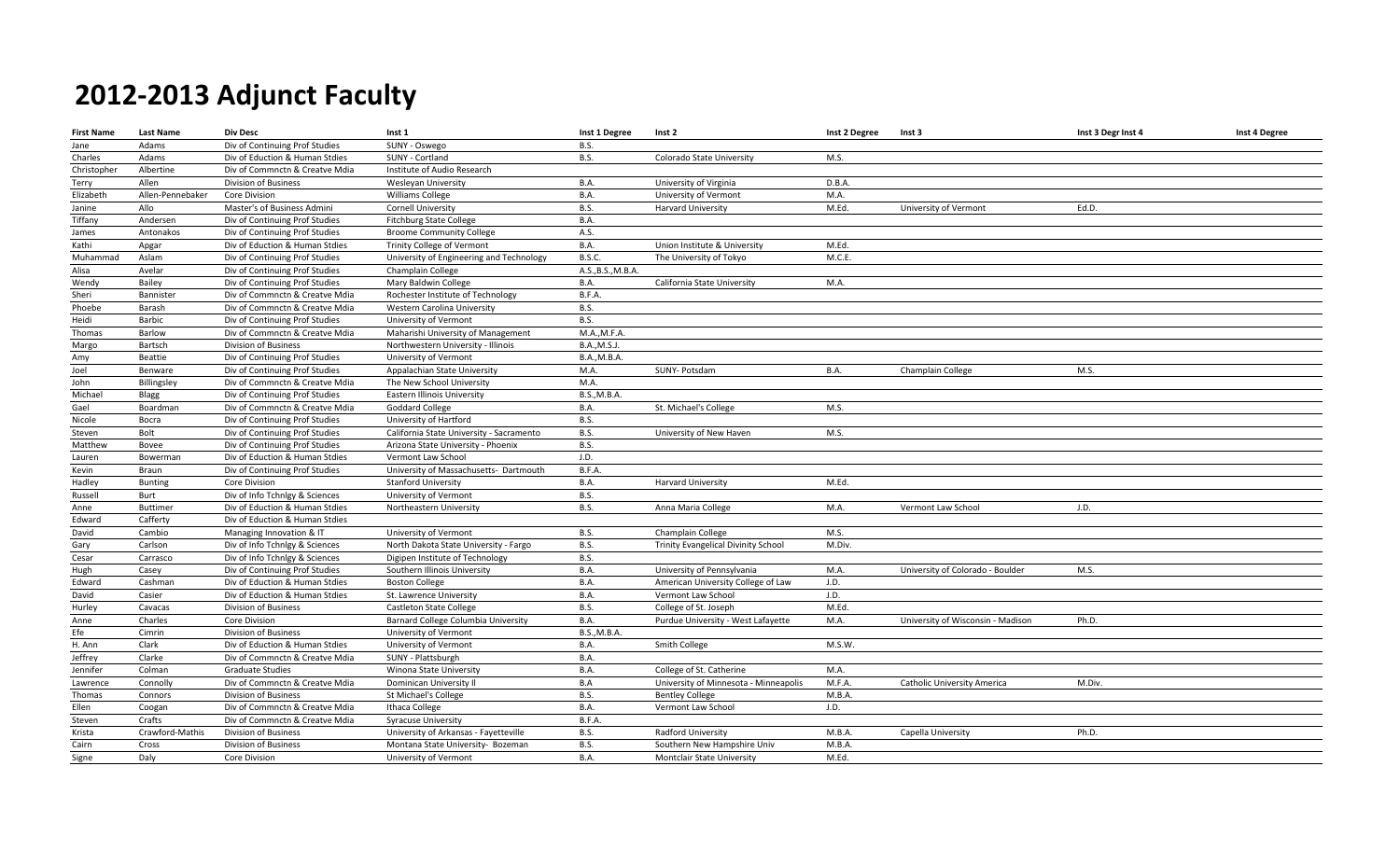| <b>First Name</b> | <b>Last Name</b> | <b>Div Desc</b>                | Inst 1                                | Inst 1 Degree       | Inst 2                                | Inst 2 Degree  | Inst 3                           | Inst 3 Degr Inst 4                | Inst 4 Degree |
|-------------------|------------------|--------------------------------|---------------------------------------|---------------------|---------------------------------------|----------------|----------------------------------|-----------------------------------|---------------|
| Sylvia            | DeAngelo         | Div of Continuing Prof Studies | University of Phoenix                 | M.B.A.              |                                       |                |                                  |                                   |               |
| Allison           | Dean             | Div of Info Tchnlgy & Sciences | University of Vermont                 | <b>B.S., M.S.</b>   |                                       |                |                                  |                                   |               |
| Len               | Denice           | Div of Info Tchnlgy & Sciences | St. Michael's College                 | M.Ed.               |                                       |                |                                  |                                   |               |
| Marcelle          | Difalco          | <b>Digital Marketing</b>       | SUNY - Albany                         | <b>B.A.</b>         |                                       |                |                                  |                                   |               |
| Leonora           | Dodge            | Div of Commnctn & Creatve Mdia | Williams College                      | <b>B.A.</b>         | University of Texas At Austin         | M.A.           |                                  |                                   |               |
| Kyle              | Dodson           | Ctr for Service & Civic Engmnt | Columbia University in the City       | M.B.A               |                                       |                |                                  |                                   |               |
| Timothy           | Donehower        | Div of Continuing Prof Studies | Champlain College                     | M.S.                | St. Michael's College                 | <b>B.A.</b>    |                                  |                                   |               |
| Weston            | Donehower        | Core Division                  | Dickinson College                     | <b>B.A.</b>         | Middlebury College                    | M.A.           | University of Pennsylvania       | M.A., Ph.D.                       |               |
| Luke              | Donforth         | Div of Info Tchnlgy & Sciences | University of California - Davis      | <b>B.S.</b>         | <b>Cornell University</b>             | M.S., Ph.D.    |                                  |                                   |               |
| Jordan            | Douglas          | Div of Commnctn & Creatve Mdia | University of Vermont                 | <b>B.A.</b>         |                                       |                |                                  |                                   |               |
| Emma              | Duffy-Comparone  | Div of Commnctn & Creatve Mdia | University of New Hampshire           | B.A.                |                                       |                |                                  |                                   |               |
| Robert            | Eddy             | Div of Continuing Prof Studies | University of Connecticut             | M.S.                |                                       |                |                                  |                                   |               |
| Arthur            | Edelstein        | Core Division                  | City College New York                 | <b>B.A., M.A.</b>   |                                       |                |                                  |                                   |               |
| Christopher       | Ellingwood       | Div of Continuing Prof Studies | Champlain College                     | <b>B.S.</b>         |                                       |                |                                  |                                   |               |
| Martin            | Engelken         | Div of Continuing Prof Studies | Oklahoma State University- Stillwater | <b>B.S.</b>         | Central Missouri State University     | M.S.           | University of Vermont            | M.B.A.                            |               |
| Christina         | Erickson         | <b>Physical Plant</b>          | St. Lawrence University               | <b>B.A.</b>         | Lesley University                     | M.S.           | University of Vermont            | Ph.D.                             |               |
| Alison            | Estey            | Division of Business           | Lehigh University                     | <b>B.A., M.B.A.</b> |                                       |                |                                  |                                   |               |
| Trellany          | Evans            | Div of Continuing Prof Studies | South Carolina State University       | <b>B.S.</b>         | Pfeiffer University                   | M.B.A., M.H.A. | Northcentral University          | D.B.A.                            |               |
| Sinyoung          | Evans            | Div of Commnctn & Creatve Mdia | St. Michael's College                 | M.A.                |                                       |                |                                  |                                   |               |
| Kelly             | Faughnan         | Div of Eduction & Human Stdies | Amherst College                       | <b>B.A.</b>         | University of Massachusetts - Amherst | M.A.           | Harvard University               | M.Ed.                             |               |
| Jewel             | Feldman          | Div of Commnctn & Creatve Mdia | <b>Syracuse University</b>            | <b>B.S.</b>         |                                       |                |                                  |                                   |               |
| Leslie            | Ferrer           | Div of Eduction & Human Stdies | <b>Boston University</b>              | <b>B.A.</b>         | Simmons College                       | M.S.W.         |                                  |                                   |               |
| Michael           | Fonner           | <b>Core Division</b>           | <b>Harvard University</b>             | M.Div., Th.D.       | Union Theological Seminary            | S.T.M.         | Princeton Theological Seminary   | Th.M.                             |               |
| Robert            | Forest           | <b>Division of Business</b>    | Southern New Hampshire University     | M.B.A               |                                       |                |                                  |                                   |               |
| Albert            | Frank            | Div of Continuing Prof Studies | San Jose State University - Mesa      | M.S.                |                                       |                |                                  |                                   |               |
| Jean              | French           | Managing Innovation & IT       | <b>Boston College</b>                 | <b>B.S.</b>         | University of Massachusetts - Boston  | M.B.A          |                                  |                                   |               |
| Sheila            | Fry              | Div of Continuing Prof Studies | Davenport University - Saginaw        | <b>B.A.</b>         | Baker College - Flint                 | M.B.A.         |                                  |                                   |               |
| Matthew           | Gagne            | Div of Info Tchnlgy & Sciences | Queen's University                    | B.Sc.               |                                       |                |                                  |                                   |               |
| Jill              | Gagne            | Div of Info Tchnlgy & Sciences | Champlain College                     | <b>B.S.</b>         |                                       |                |                                  |                                   |               |
| Jeffrey           | Gangemi          | Div of Commnctn & Creatve Mdia | <b>Cornell University</b>             | M.B.A.              | Middlebury College                    | <b>B.A.</b>    |                                  |                                   |               |
| Laura             | Gannon-Murakami  | Div of Continuing Prof Studies | American University                   | <b>B.S.</b>         | University of Vermont                 | Ph.D.          |                                  |                                   |               |
| Ryan              | Gatto            | Div of Continuing Prof Studies | Lyndon State College                  | <b>B.S.</b>         |                                       |                |                                  |                                   |               |
| Lara              | Gentchos         | Core Division                  | Dickinson College                     | <b>B.A.</b>         | University of New Hampshire           | M.A.           |                                  |                                   |               |
| David             | Ginter           | Div of Info Tchnlgy & Sciences | University of Massachusetts - Amherst | B.F.A.              | University of Vermont                 | B.S.           |                                  |                                   |               |
| Benjamin          | Glassman         | Div of Commnctn & Creatve Mdia | Champlain College                     | A.S., B.S.          |                                       |                |                                  |                                   |               |
| Diana             | Gonsalves        | Div of Commnctn & Creatve Mdia | Johnson State College                 | B.F.A.              |                                       |                |                                  |                                   |               |
| Matthew           | Grasso           | Div of Commnctn & Creatve Mdia | <b>Castleton State College</b>        | <b>B.S.</b>         |                                       |                |                                  |                                   |               |
| Austin            | Gray             | Div of Eduction & Human Stdies | <b>Temple University</b>              | J.D.                | Brigham Young University - Idaho      | <b>B.S.</b>    |                                  |                                   |               |
| Jenny             | Grosvenor        | <b>Core Division</b>           | Smith College                         | <b>B.A.</b>         | Teachers College -Columbia University | M.A.           |                                  |                                   |               |
| Helene            | Guariglia        | Div of Commnctn & Creatve Mdia | University of Quebec                  | <b>B.A.</b>         | <b>Trinity College School</b>         | M.Ed.          |                                  |                                   |               |
| Jeffrey           | Haig             | <b>Core Division</b>           | University of Manchester              | <b>B.A.</b>         | <b>Yale University</b>                | M.A.           |                                  |                                   |               |
| William           | Hancy            | Master's of Business Admini    | University of Maryland                | <b>B.S.</b>         | American University                   | M.S.O.D.       |                                  |                                   |               |
| Lorraine          | Harris           | Div of Eduction & Human Stdies | University of Maine - Orono           | B.M.                | <b>Wheelock College</b>               | M.S.           |                                  |                                   |               |
| Richard           | Harter           | Div of Continuing Prof Studies | University of Virginia                | M.S.                | Rochester Institute of Technology     | A.S., B.S.     |                                  |                                   |               |
| Lisa              | Hebert           | Div of Continuing Prof Studies | <b>Fairfield University</b>           | <b>B.S.</b>         | <b>Bentley University</b>             | M.S.           |                                  |                                   |               |
| Constance         | Heiland          | Div of Eduction & Human Stdies | University of Miami                   | <b>B.A., M.A.</b>   |                                       |                |                                  |                                   |               |
| Debra             | Heintz           | <b>Division of Business</b>    | University of Connecticut             | <b>B.A.</b>         | University of Vermont                 | M.B.A          | Rensselaer Polytechnic Institute | M.S.E.<br><b>Union University</b> | Ph.D.         |
| Michael           | Hemond           | Div of Continuing Prof Studies | Norwich University                    | <b>B.S.</b>         |                                       |                |                                  |                                   |               |
| Steven            | Hickey           | Div, Cntinuing Profsnl Studies | Champlain College                     | A.S., B.S.          | Norwich University                    | MS             |                                  |                                   |               |
| Cindy             | Hill             | Div of Commnctn & Creatve Mdia | <b>SUNY- Stony Brook</b>              | <b>B.A.</b>         | Vermont Law School                    | J.D.           |                                  |                                   |               |
|                   |                  |                                |                                       |                     |                                       |                |                                  |                                   |               |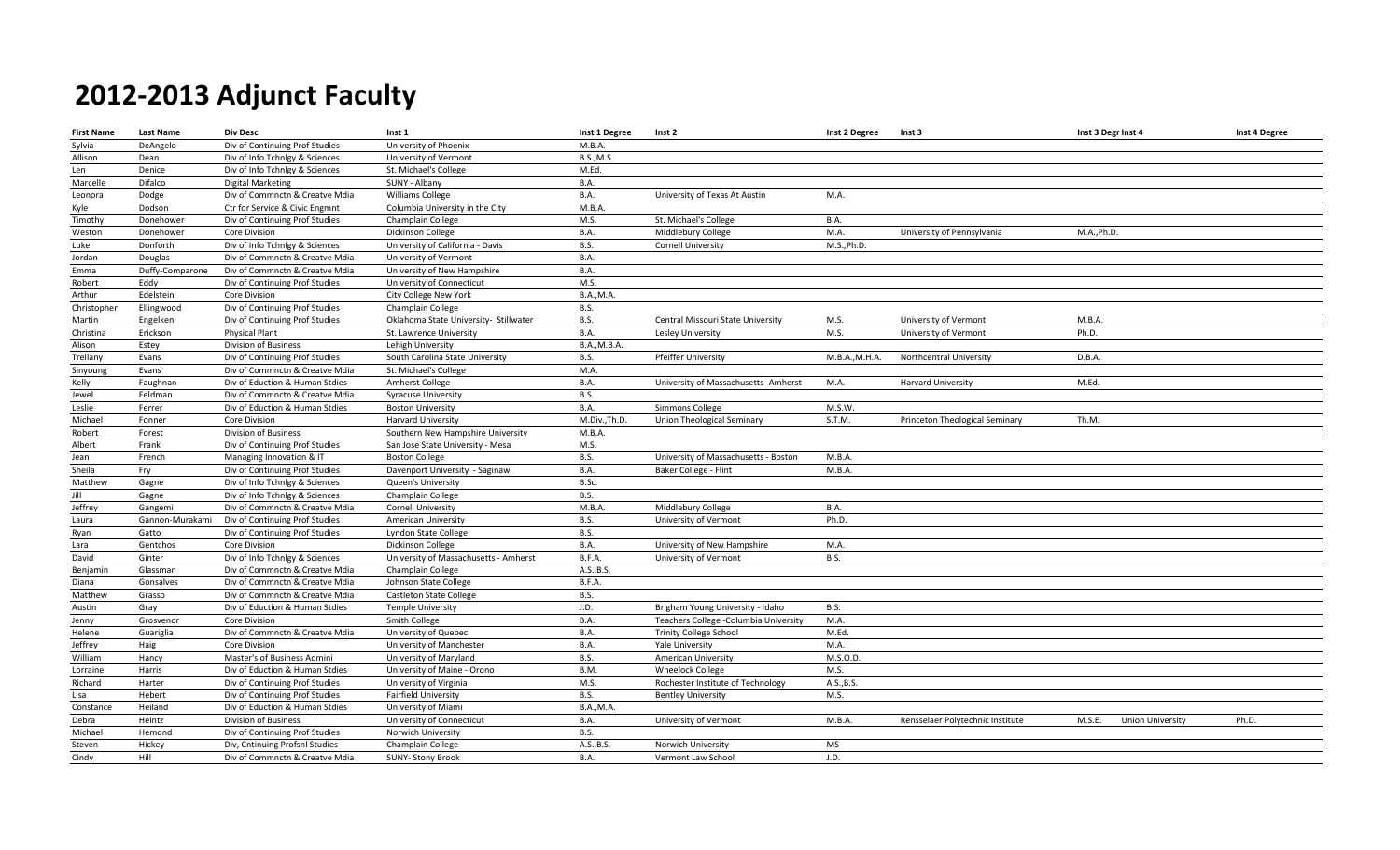| <b>First Name</b> | <b>Last Name</b> | <b>Div Desc</b>                | Inst 1                                | Inst 1 Degree          | Inst 2                                | Inst 2 Degree       | Inst 3                                    | Inst 3 Degr Inst 4 | Inst 4 Degree |
|-------------------|------------------|--------------------------------|---------------------------------------|------------------------|---------------------------------------|---------------------|-------------------------------------------|--------------------|---------------|
| Joan              | Holloway         | Div of Continuing Prof Studies | SUNY - Brockport                      | B.A.                   |                                       |                     |                                           |                    |               |
| Susan             | Holson           | <b>Core Division</b>           | University of Virginia                | M.B.A.                 | University of Michigan                | <b>B.A.</b>         |                                           |                    |               |
| April             | Howard           | Div of Commnctn & Creatve Mdia | <b>Bard College</b>                   | <b>B.A., M.A.</b>      |                                       |                     |                                           |                    |               |
| Sandra            | Hudson           | Div of Continuing Prof Studies | <b>Brevard Community College</b>      | A.A.                   | <b>Walden University</b>              | B.S., M.B.A., Ph.D. |                                           |                    |               |
| Alexandra         | Hudson           | Div of Commnctn & Creatve Mdia | Champlain College                     | <b>B.S.</b>            |                                       |                     |                                           |                    |               |
| Richard           | Huebner          | Div of Continuing Prof Studies | Eastern Nazarene College              | <b>B.S.</b>            |                                       |                     |                                           |                    |               |
| Maggie            | Hunter           | Div of Continuing Prof Studies | Champlain College                     | A.S., B.S.             | Union Institute & University          | M.A.                |                                           |                    |               |
| Seth              | Hurley           | Core Division                  | Colby-Sawyer College                  | <b>B.A.</b>            | Long Island University- Southampton   | M.F.A.              |                                           |                    |               |
| Matthew           | Huwiler          | <b>Information Systems</b>     | Champlain College                     | A.S., B.S.             |                                       |                     |                                           |                    |               |
| Kevin             | Hytten           | Div of Info Tchnlgy & Sciences | Champlain College                     | M.S.                   | University of Vermont                 | <b>B.S., D.Ed.</b>  | Southern Illinois University - Carbondale | M.S.               |               |
| Kirsten           | Isgro            | Div of Continuing Prof Studies | University of Massachusetts - Amherst | Ph.D.                  | Ohio State University                 | <b>B.A., M.A.</b>   |                                           |                    |               |
| Genevieve         | Jacobs           | Div of Commnctn & Creatve Mdia | <b>Burlington College</b>             | <b>B.A.</b>            | Vermont College at Norwich University | M.A.                |                                           |                    |               |
| Alison            | James            | Div of Eduction & Human Stdies | Vassar College                        | BA                     |                                       |                     |                                           |                    |               |
| Linda             | Janes            | Div of Eduction & Human Stdies | Springfield College                   | <b>B.S.</b>            | Southern Connecticut State University | M.S.                |                                           |                    |               |
| Justin            | Jiron            | Div of Continuing Prof Studies | University of Vermont                 | <b>B.A.</b>            | Albany Law School                     | J.D.                |                                           |                    |               |
| Katherine         | Johnson          | Div of Commnctn & Creatve Mdia | <b>Colby College</b>                  | B.A.                   | University of Vermont                 | M.A.                |                                           |                    |               |
| Kimberly          | Jordan           | Div of Commnctn & Creatve Mdia | University of Miami                   | <b>B.S.</b>            | Skidmore College                      | M.A.                |                                           |                    |               |
| Thomas            | Jordan           | Div of Eduction & Human Stdies | Trinity College of Vermont            | B.A.                   | University of Maine - Orono           | M.A.                |                                           |                    |               |
| Allyn             | Kahn             | Div of Continuing Prof Studies | Pennsylvania State University         | B.S.                   | SUNY - Buffalo                        | M.A.                |                                           |                    |               |
| Jillian           | Kaplan           | Div of Continuing Prof Studies | <b>Union College</b>                  | <b>B.S.</b>            | Albany Law School                     | J.D.                |                                           |                    |               |
| Jonathan          | Kaptcianos       | Div of Info Tchnlgy & Sciences | St. Michael's College                 | <b>B.S.</b>            | University of Vermont                 | M.S.                |                                           |                    |               |
| Lisa              | Kara             | Div of Continuing Prof Studies | George Mason University               | B.A.                   | George Washington University          | M.F.S.              |                                           |                    |               |
| Deborah           | Kehoe-Yergeau    | Div of Commnctn & Creatve Mdia | University of the Arts                | B.F.A.                 |                                       |                     |                                           |                    |               |
| Kristin           | Kelly            | Div of Commnctn & Creatve Mdia | Barnard College Columbia University   | <b>B.A.</b>            | New York University                   | M.A.                |                                           |                    |               |
| Kevin             | Kenlan           | Div of Info Tchnlgy & Sciences | Middlebury College                    | B.A.                   | Pennsylvania State University         | M.B.A               |                                           |                    |               |
| Amy Beth          | Kessinger        | Div of Eduction & Human Stdies | Woodbury College                      | M.S.                   |                                       |                     |                                           |                    |               |
| Gary              | Kessler          | Div of Info Tchnlgy & Sciences | Humboldt State University             | <b>B.A.</b>            | University of Vermont                 | M.S.                | Nova Southeastern University              | Ph.D.              |               |
| Lyle              | King             | <b>Information Systems</b>     | Champlain College                     | A.S.                   |                                       |                     |                                           |                    |               |
| Vance             | Kiviranna        | Div of Commnctn & Creatve Mdia | Rochester Institute Technology        | B.F.A.                 |                                       |                     |                                           |                    |               |
| Joel              | Klein            | Div of Commnctn & Creatve Mdia | <b>Syracuse University</b>            | M.S.                   | SUNY - Brockport                      | B.S.                |                                           |                    |               |
| Jennifer          | Knauer           | Masters in Mediation Program   | Goucher College                       | B.A.                   | Woodbury College                      | M.S.                |                                           |                    |               |
| Fred              | Koch             | Div of Eduction & Human Stdies | <b>Temple University</b>              | B.S.                   | Adelphi University                    | M.S.W.              |                                           |                    |               |
| Leslye            | Kornegay         | Div of Continuing Prof Studies | Mount Olive College                   | B.B.A.                 | Central Michigan University           | M.S.                | University of Vermont                     | Ed.D.              |               |
| Gururaj           | Kumar            | Masters in Mediation Program   |                                       |                        |                                       |                     |                                           |                    |               |
| Jack              | Lampman          | Div of Continuing Prof Studies | Thomas A. Edison State College        | <b>B.A., M.A.</b>      |                                       |                     |                                           |                    |               |
| Joan              | Lavallee         | Div of Continuing Prof Studies | <b>Trinity College</b>                | <b>B.S.</b>            |                                       |                     |                                           |                    |               |
| Debra             | Lawrence         | Div of Eduction & Human Stdies |                                       |                        |                                       |                     |                                           |                    |               |
| Amy               | Letinsky         | Div of Continuing Prof Studies | <b>Westmont College</b>               | <b>B.A.</b>            | University of Vermont                 | <b>B.A.</b>         |                                           |                    |               |
| Amanda            | Levinson         | Div of Commnctn & Creatve Mdia | <b>Reed College</b>                   | B.A.                   | University of Texas -Austin           | M.P.A.F.            |                                           |                    |               |
| Michael           | Levy             | Div of Continuing Prof Studies | University of Vermont                 | <b>B.A.</b>            |                                       |                     |                                           |                    |               |
| Christopher       | Lewis            | Div of Continuing Prof Studies | University of Vermont                 | <b>B.A.</b>            |                                       |                     |                                           |                    |               |
| Donald            | Lewis            | Div of Continuing Prof Studies | <b>Towson University</b>              | B.A.                   | George Washington University          | M.A.                |                                           |                    |               |
| Jeanne            | Lieberman        | Core Division                  | Sarah Lawrence College                | A.B.                   | New York Law School                   | J.D.                |                                           |                    |               |
| Richard           | Long             | Campus Public Safety           | Champlain College                     | A.S., A.S., B.S., M.S. |                                       |                     |                                           |                    |               |
| Chalmer           | Lowe             | Div of Continuing Prof Studies | University of Maryland                | <b>B.S., M.S.</b>      |                                       |                     |                                           |                    |               |
| Jill              | Madden           | Div of Commnctn & Creatve Mdia | Middlebury College                    | <b>B.A.</b>            | <b>Boston University</b>              | M.F.A.              |                                           |                    |               |
| Sarah             | Malinowski       | Div of Info Tchnlgy & Sciences | University of Vermont                 | A.S., B.S.             |                                       |                     |                                           |                    |               |
| Dianzambi         | Malutama         | <b>Emergent Media Center</b>   | Champlain College                     | <b>B.S.</b>            |                                       |                     |                                           |                    |               |
| Kenneth           | Mansfield        | Div of Continuing Prof Studies | <b>Broome Community College</b>       | A.S.                   | SUNY- Binghamton                      | <b>B.S., M.S.</b>   |                                           |                    |               |
| Jimmy             | Manson           | Core Division                  | Concordia University                  | <b>B.A.,M.A.</b>       |                                       |                     |                                           |                    |               |
|                   |                  |                                |                                       |                        |                                       |                     |                                           |                    |               |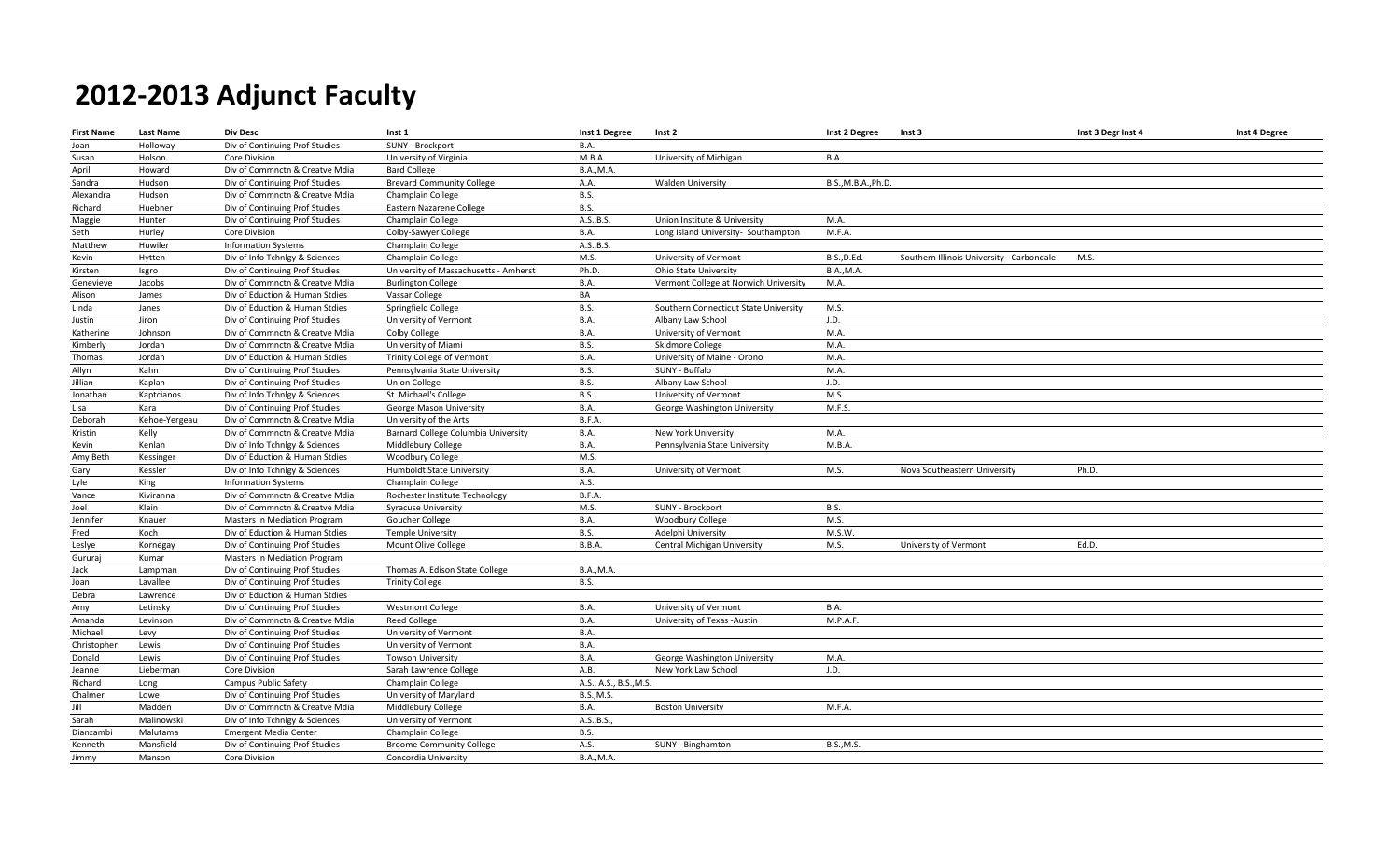| <b>First Name</b> | <b>Last Name</b> | Div Desc                       | Inst 1                                  | Inst 1 Degree       | Inst 2                                          | Inst 2 Degree | Inst 3                            | Inst 3 Degr Inst 4 | Inst 4 Degree |
|-------------------|------------------|--------------------------------|-----------------------------------------|---------------------|-------------------------------------------------|---------------|-----------------------------------|--------------------|---------------|
| Mario             | Martinez         | Div of Commnctn & Creatve Mdia | Universidad Nacional Autonoma de Mexico | <b>B.A.</b>         | IBM de Mexico                                   | M.S.          |                                   |                    |               |
| Joseph            | Mashinski        | Div of Eduction & Human Stdies | Princeton University                    | <b>B.A.</b>         | Pennsylvania State University                   | J.D.          |                                   |                    |               |
| Lawrence          | Master           | Div of Continuing Prof Studies | University of Florida                   | <b>B.S.E.E.</b>     | Nova Southeastern University                    | M.S.          |                                   |                    |               |
| Erina             | Master           | Div of Continuing Prof Studies | Nova Southeastern University            | <b>B.S.</b>         | Devry University Centers                        | M.A.          |                                   |                    |               |
| John              | Mayer            | Division of Business           | <b>Babson College</b>                   | M.B.A.              | Lowell Technological Institute                  | <b>B.S.</b>   |                                   |                    |               |
| John              | McConnell        | Div of Info Tchnlgy & Sciences | Middlebury College                      | <b>B.A.</b>         | University of South Carolina - Columbia         | M.A.          |                                   |                    |               |
| Samuel            | McDowell         | Division of Business           | University of Vermont                   | M.A.                | Polytechnic Institute of New York               | Ph.D.         | Middlebury College                | B.S.               |               |
| Melissa           | McDuffie         | Div of Eduction & Human Stdies | Presbyterian College                    | <b>B.S.</b>         | Augusta State University                        | M.S.          |                                   |                    |               |
| Andrea            | McGill-O'Rourke  | Div of Continuing Prof Studies | University of Pennsylvania              | M.S.W               |                                                 |               |                                   |                    |               |
| James             | <b>McGinniss</b> | <b>Core Division</b>           | University of Vermont                   | B.A.                | University of British Columbia                  | M.A.          | Vermont Technical College         | A.S.               |               |
| Jason             | McGoff           | Div of Continuing Prof Studies | SUNY- Oswego                            | <b>B.A.</b>         | SUNY - Binghamton                               | M.S.          |                                   |                    |               |
| Mary              | McIsaac          | <b>Core Division</b>           | University of Vermont                   | <b>B.A., M.A.</b>   | Yale University                                 | Ph.D.         |                                   |                    |               |
| John              | McKnight         | <b>Core Division</b>           | University of Vermont                   | <b>B.A.</b>         | <b>McGill University</b>                        | M.A.          | <b>McMaster University</b>        | Ph.D.              |               |
| Charles           | McQuillen        | Master's of Business Admini    | <b>Cornell University</b>               | <b>B.S., M.B.A.</b> | University of Florida                           | Ph.D.         |                                   |                    |               |
| Erin              | Meenan           | Div of Eduction & Human Stdies | <b>Hamilton College</b>                 | B.A.                |                                                 |               |                                   |                    |               |
| Christine         | Melicharek       | Div of Eduction & Human Stdies | Vermont Law School                      | J.D.                | Mercy College                                   | B.S.          |                                   |                    |               |
| Theresa           | Melincoff        | Div of Continuing Prof Studies | Indiana University - Pennsylvania       | B.S.                |                                                 |               |                                   |                    |               |
| Susan             | Merrick          | Div of Continuing Prof Studies | Middlebury College                      | <b>B.A., M.A.</b>   |                                                 |               |                                   |                    |               |
| John              | Meyer            | Div of Eduction & Human Stdies | St. Norbert College                     | B.A.                | University of Wisconsin- Madison                | M.S.          | <b>Boston University</b>          | Ed.D.              |               |
| Michael           | Miceli           | Master's of Business Admini    | University of Massachusetts - Lowell    | <b>B.S.</b>         | Rensselaer Polytechnic Institute                | M.B.A.        |                                   |                    |               |
| Emily             | Miller           | Div of Continuing Prof Studies | Marymount Manhattan College             | B.F.A.              | New York University                             | M.A.          |                                   |                    |               |
| Michael           | Miller           | Div of Continuing Prof Studies | Ithaca College                          | <b>B.A., M.S.</b>   |                                                 |               |                                   |                    |               |
| Alfred            | Mills            | Div of Eduction & Human Stdies | <b>Emory University</b>                 | J.D.                |                                                 |               |                                   |                    |               |
| Kelly             | Mills-Dick       | Div of Eduction & Human Stdies | University of Vermont                   | B.S.W.              | University of California - Berkeley             | M.S.W.        | <b>Boston University</b>          | Ph.D.              |               |
| Kathleen          | Moore            | Masters in Mediation Program   | Woodbury College                        | M.S.                | St. Michael's College                           | B.A.          |                                   |                    |               |
| Janet             | Morrison         | Div of Continuing Prof Studies | Cape Breton University                  | <b>B.A.</b>         | University of Maine - Orono                     | M.A.          | Southern Illinois University      | Ph.D.              |               |
| Megan             | Munson-Warnken   | <b>Core Division</b>           | <b>Bryn Mawr College</b>                | BA                  | University of Washington                        | MA            |                                   |                    |               |
| Kevin             | Murakami         | Div of Commnctn & Creatve Mdia | University of Vermont                   | <b>B.A.</b>         | Champlain College                               | M.F.A.        |                                   |                    |               |
| James             | Myers            | Div of Continuing Prof Studies | University of Vermont                   | B.A., M.Ed.         |                                                 |               |                                   |                    |               |
| Marc              | Nadel            | Div of Commnctn & Creatve Mdia | Brooklyn College                        | B.A.                |                                                 |               |                                   |                    |               |
| Nancy             | Nahra            | Div of Eduction & Human Stdies | Colby College                           | <b>B.A.</b>         | <b>Stanford University</b>                      | M.A.          | Princeton University              | M.A., Ph.D.        |               |
| Mark              | Nash             | Core Division                  | University of California                | M.F.A.              | University of Kansas                            | <b>B.G.S.</b> |                                   |                    |               |
| Michael           | Nix              | Div of Continuing Prof Studies | Alabama State University                | <b>B.S.</b>         | University of Southern California               | M.S.          |                                   |                    |               |
| Patricia          | Novak            | Div of Commnctn & Creatve Mdia | Middlebury College                      | M.A.                | Duke University                                 | <b>B.A.</b>   |                                   |                    |               |
| Jennifer          | O'Connor         | Div of Info Tchnlgy & Sciences | University of Vermont                   | <b>B.S.</b>         | University of Wyoming                           | M.S.          |                                   |                    |               |
| Michiko           | Oishi            | Div of Commnctn & Creatve Mdia | International Christian University      | <b>B.A.</b>         | University of Vermont                           | M.Ed.         |                                   |                    |               |
| Kiersten          | Okine            | Div of Continuing Prof Studies | <b>Stanford University</b>              | <b>B.A.</b>         | University of Maryland                          | M.A.          |                                   |                    |               |
| Jared             | Ordway           | Masters in Mediation Program   | American University                     | <b>B.A., M.A.</b>   |                                                 |               |                                   |                    |               |
| Douglas           | Orr              | Div of Info Tchnlgy & Sciences | Gonzaga University                      | M.A.                | <b>Washington State University</b>              | Ph.D.         |                                   |                    |               |
| Francine          | Page             | Div of Continuing Prof Studies | Middlebury College                      | <b>B.A.</b>         | University of Vermont                           | M.A.          |                                   |                    |               |
| Rochelle          | Parker           | <b>Core Division</b>           | University of Utah                      | <b>B.A., M.Ed.</b>  |                                                 |               |                                   |                    |               |
| Sherry            | Parshley         | Div of Continuing Prof Studies | University of New Hampshire             | <b>B.S., Ph.D.</b>  | <b>Boston College</b>                           | <b>B.S.</b>   | Southern New Hampshire University | M.B.A.             |               |
| Denise            | Payea            | Division of Business           |                                         |                     |                                                 |               |                                   |                    |               |
| Robert            | Perkins          | Div of Info Tchnlgy & Sciences | Norwich University                      | <b>B.S.</b>         | <b>Webster University</b>                       | M.A.          | University of Phoenix             | Ph.D.              |               |
| Elizabeth         | Perkins          | Div of Info Tchnlgy & Sciences | University of Vermont                   | M.S.                | St. Lawrence University                         | <b>B.A.</b>   |                                   |                    |               |
| Jennifer          | Perlee           | <b>Information Systems</b>     | Keene State College                     | <b>B.S.</b>         |                                                 |               |                                   |                    |               |
| Dan               | Petterson        | Div of Continuing Prof Studies | Castleton State College                 | <b>B.S.</b>         | University of New Hampshire - Manchester M.B.A. |               |                                   |                    |               |
| Lisa              | Phelps           | Div of Eduction & Human Stdies | University of Vermont                   | M.S.                |                                                 |               |                                   |                    |               |
| Robin             | Ploof            | Div of Eduction & Human Stdies | University of New Haven                 | <b>B.A.</b>         |                                                 |               |                                   |                    |               |
| Antoine           | Polgar           | <b>Academic Affairs</b>        | SUNY- Empire State College              | <b>B.A.,M.A.</b>    | SUNY - Buffalo                                  | M.A., Ph.D.   |                                   |                    |               |
|                   |                  |                                |                                         |                     |                                                 |               |                                   |                    |               |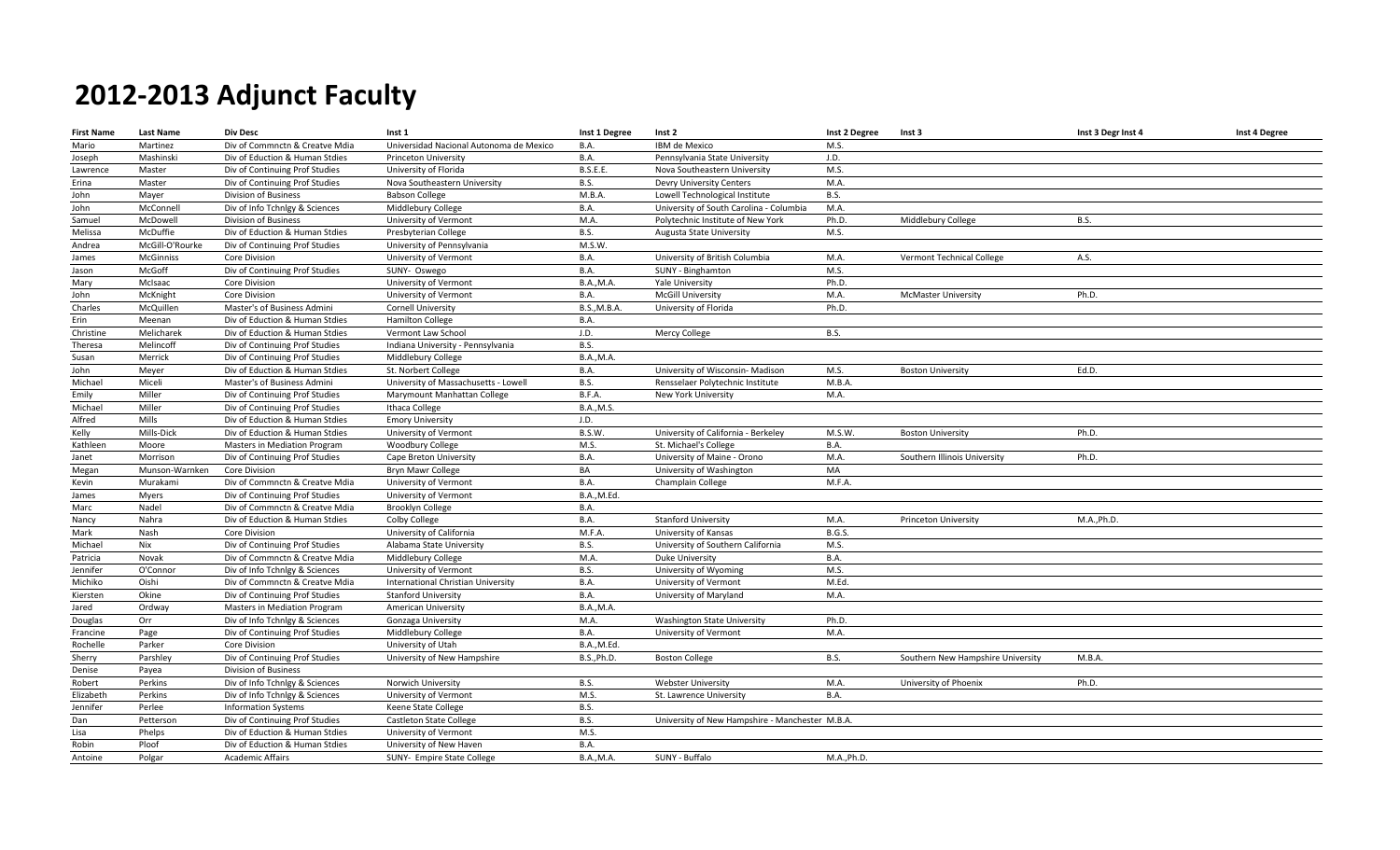| <b>First Name</b> | <b>Last Name</b> | <b>Div Desc</b>                | Inst 1                                   | Inst 1 Degree       | Inst 2                                | Inst 2 Degree | Inst 3                       | Inst 3 Degr Inst 4                      | Inst 4 Degree |
|-------------------|------------------|--------------------------------|------------------------------------------|---------------------|---------------------------------------|---------------|------------------------------|-----------------------------------------|---------------|
| Ryan              | Polly            | Div of Continuing Prof Studies | Touro University International           | <b>B.S.</b>         |                                       |               |                              |                                         |               |
| Mark              | Porter           | Div of Info Tchnlgy & Sciences | Champlain College                        | <b>B.S.</b>         | Suffolk University                    | M.A., M.B.A.  | George Washington University | M.S.                                    |               |
| Lois              | Price            | <b>Core Division</b>           | Clark University                         | B.A.                | Saint Louis Conservatory of Music     | M.M.          |                              |                                         |               |
| Kimberly          | Quinn            | Div of Eduction & Human Stdies | St. Michael's College                    | <b>B.S.</b>         | <b>Boston College</b>                 | M.A.          |                              |                                         |               |
| Chandler          | Ralph            | Div of Continuing Prof Studies |                                          |                     |                                       |               |                              |                                         |               |
| Julie             | Rancont          | Div of Continuing Prof Studies | Champlain College                        | <b>B.S., M.S.</b>   |                                       |               |                              |                                         |               |
| Willard           | Randall          | Div of Eduction & Human Stdies | Thomas A. Edison State College           | <b>B.S.</b>         | Princeton University                  | M.A.          |                              |                                         |               |
| Diane             | Ravenscroft      | Div of Eduction & Human Stdies | St. Michael's College                    | M.Ed.               |                                       |               |                              |                                         |               |
| Nicole            | Ravlin           | Div of Commnctn & Creatve Mdia | <b>Trinity College</b>                   | B.A.                |                                       |               |                              |                                         |               |
| Matthew           | Regnier          | Div of Commnctn & Creatve Mdia | Purdue University - North Central Campus | <b>B.S.</b>         |                                       |               |                              |                                         |               |
| Melissa           | Riegel-Garrett   | Div of Eduction & Human Stdies | University of Vermont                    | <b>B.S.</b>         | Bank Street College of Education      | M.S.          |                              |                                         |               |
| Frank             | Robinson         | Core Division                  | <b>Boston College</b>                    | M.Ed.               | Columbia Union College                | B.A.          | Ohio University- Athens      | M.S., Ph.D.                             |               |
| Donald            | Rockwell         | <b>Division of Business</b>    | Carnegie Mellon University               | M.S.                | George Washington University          | M.S.          |                              |                                         |               |
| Stephen           | Rosales          | Div of Continuing Prof Studies | Louisiana State University - Baton Rouge | <b>B.S., M.B.A.</b> |                                       |               |                              |                                         |               |
| Daniel            | Rosen            | <b>Core Division</b>           | <b>Brandeis University</b>               | B.A.                | University of Rochester               | M.A.          |                              |                                         |               |
| Sarah             | Rosenthal        | Div of Eduction & Human Stdies | Hampshire College                        | B.A.                | <b>Tulane University</b>              | M.S.W.        |                              |                                         |               |
| Christopher       | Rottler          | Div, Cntinuing Profsnl Studies | University of Vermont                    | B.A.                | Catholic University America           | J.D.          |                              |                                         |               |
| David             | Rous             | Core Division                  | Colorado College                         | B.A.                | University of Vermont                 | M.A.          |                              |                                         |               |
| Jason             | Routhier         | Div of Commnctn & Creatve Mdia | Johnson State College                    | A.A., B.A.          |                                       |               |                              |                                         |               |
| Lynn              | Rublee           | Div of Commnctn & Creatve Mdia | New York University                      | M.A.                | University of California - Santa Cruz | B.A.          |                              |                                         |               |
| Lena              | Satorsky         | Div of Eduction & Human Stdies | Smith College                            | Ph.D.               | Maryland Institute College Art        | B.F.A.        | <b>Hollins University</b>    | <b>B.A.</b><br>Johns Hopkins University | M.A.          |
| Donna             | Savino           | Div of Continuing Prof Studies | University of Massachusetts - Boston     | <b>B.S.</b>         | <b>Boston University</b>              | M.S.          |                              |                                         |               |
| Eileen            | Schiffer         | Div of Continuing Prof Studies | University of South Florida              | B.A., M.A., Ph.D.   |                                       |               |                              |                                         |               |
| Emily             | Schmidt          | Div of Commnctn & Creatve Mdia |                                          |                     |                                       |               |                              |                                         |               |
| Sarah             | Schoolcraft      | Div of Eduction & Human Stdies | University of Vermont                    | <b>B.S.</b>         | Lesley University                     | M.Ed.         |                              |                                         |               |
| Todd              | Schroeder        | Div of Continuing Prof Studies | Ohio State University- Columbus          | B.A.                | University of Toledo                  | J.D.          |                              |                                         |               |
| Rebecca           | Schwarz          | Div of Commnctn & Creatve Mdia | Rhode Island School Design               | B.F.A.              | <b>Goddard College</b>                | M.F.A.        |                              |                                         |               |
| Robert            | Selby            | Div of Commnctn & Creatve Mdia | Catawba College                          | B.A.                |                                       |               |                              |                                         |               |
| Lyn               | Severance        | Div of Commnctn & Creatve Mdia |                                          |                     |                                       |               |                              |                                         |               |
| Anita             | Shah             | Div of Continuing Prof Studies | George Washington University             | M.S.                |                                       |               |                              |                                         |               |
| William           | Sheets           | Div of Continuing Prof Studies | Champlain College                        | A.S.                | Johnson State College                 | B.A.          | Norwich University           | M.J.A.                                  |               |
| Frederick         | Shehadi          | Div of Commnctn & Creatve Mdia | Johnson State College                    | B.A.                |                                       |               |                              |                                         |               |
| Erik              | Shonstrom        | Core Division                  | <b>Bennington College</b>                | M.F.A               |                                       |               |                              |                                         |               |
| Warren            | Sides            | Div of Info Tchnlgy & Sciences | University of Vermont                    | M.S.                | Bloomsburg University of Pennsylvania | B.A.          |                              |                                         |               |
| Keith             | Silva            | Div of Commnctn & Creatve Mdia | Norwich University                       | <b>B.S.</b>         | University of Vermont                 | M.A.          |                              |                                         |               |
| Robert            | Simpson          | Div of Eduction & Human Stdies | <b>Colgate University</b>                | B.A.                | Vermont Law School                    | J.D.          |                              |                                         |               |
| Anie              | Sklar            | Div of Continuing Prof Studies | Earlham College                          | B.A.                | Antioch University- Seattle           | M.A.          |                              |                                         |               |
| John              | Sonnick          | Div of Eduction & Human Stdies | Iona College                             | B.A.                | <b>Stuyvesant College</b>             | M.S.          |                              |                                         |               |
| David             | Specht           | Div of Eduction & Human Stdies | University of Maine Orono                | B.A.                | Andover Newton                        | M.Div.        |                              |                                         |               |
| David             | Speidel          | Div of Commnctn & Creatve Mdia | <b>Temple University</b>                 | B.F.A.              |                                       |               |                              |                                         |               |
| Salvatore         | Spinosa          | Div of Eduction & Human Stdies | <b>Bates College</b>                     | B.A.                | Vermont Law School                    | M.S.          |                              |                                         |               |
| John              | St. Hilaire      | Div of Continuing Prof Studies | Champlain College                        | A.S., B.S.          | St Michael's College                  | M.S.          |                              |                                         |               |
| Nicole            | St. Louis        | Div of Commnctn & Creatve Mdia | Calvin College                           | B.A.                | Antioch New England Graduate School   | M.A.          |                              |                                         |               |
| Kyler             | Star             | Div of Info Tchnlgy & Sciences | Nazareth College of Rochester            | <b>B.A.</b>         | University of Vermont                 | M.S.          |                              |                                         |               |
| Richard           | Steggerda        | Div of Commnctn & Creatve Mdia | Centrl Michigan University               | <b>B.S.</b>         | University of Vermont                 | M.Ed.         | Middlebury College           | M.A.                                    |               |
| Chad              | Stimson          | Division of Business           | University of Vermont                    | B.S., M.B.A.        |                                       |               |                              |                                         |               |
| Tanya             | Stone            | Div of Commnctn & Creatve Mdia | Oberlin College                          | B.A.                | Southern Connecticut State University | M.S.          |                              |                                         |               |
| Alan              | Stracke          | Div of Eduction & Human Stdies | Northern Michigan University             | <b>B.S.</b>         | University of Arizona                 | M.A.          |                              |                                         |               |
| David             | Tartter          | Div of Eduction & Human Stdies | Middlebury College                       | B.A.                | University of Michigan - Ann Arbor    | J.D.          |                              |                                         |               |
| Mitchell          | Terricciano      | Div of Commnctn & Creatve Mdia | Castleton State College                  | <b>B.S.</b>         |                                       |               |                              |                                         |               |